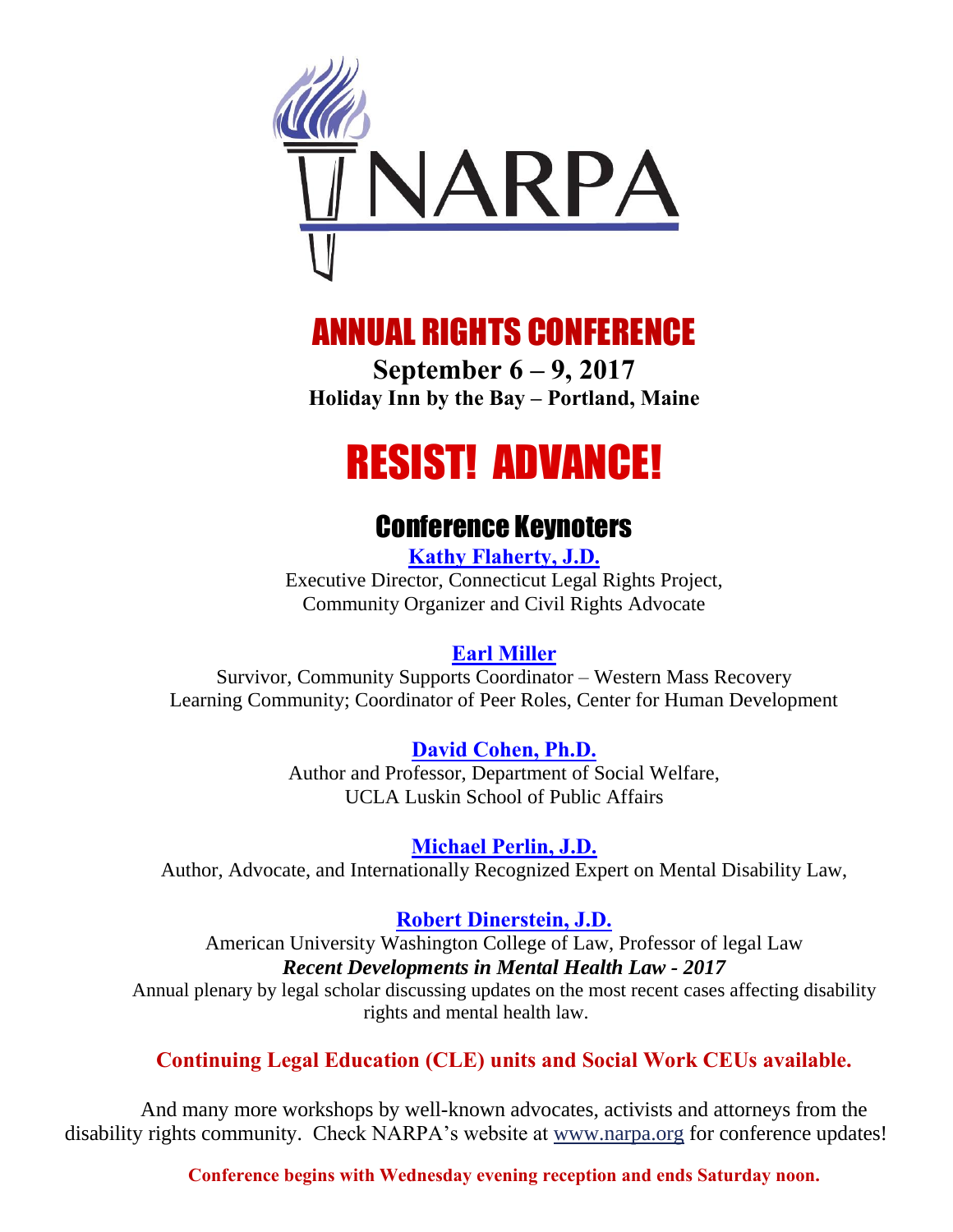#### **NATIONAL ASSOCIATION FOR RIGHTS PROTECTION AND ADVOCACY**

# 2017 ANNUAL RIGHTS CONFERENCE

#### **REGISTRATION FORM**

Type or print legibly. Mail registration form to: **NARPA, P.O. Box 855, Huntsville, AL 35804-0855 or FAX to (256) 650-6311.**  A registration form may be downloaded from www.narpa.org, completed and e-mailed to narpa@aol.com. Please fill out a separate form for each registrant. **Name: \_\_\_\_\_\_\_\_\_\_\_\_\_\_\_\_\_\_\_\_\_\_\_\_\_\_\_\_\_\_\_\_\_\_\_\_\_\_\_\_\_\_\_\_\_\_\_\_\_\_\_\_\_\_\_\_\_\_\_\_\_\_\_\_\_\_\_\_\_\_\_\_\_\_\_\_\_\_\_\_\_ Organization: \_\_\_\_\_\_\_\_\_\_\_\_\_\_\_\_\_\_\_\_\_\_\_\_\_\_\_\_\_\_\_\_\_\_\_\_\_\_\_\_\_\_\_\_\_\_\_\_\_\_\_\_\_\_\_\_\_\_\_\_\_\_\_\_\_\_\_\_\_\_\_\_\_\_\_ Address: \_\_\_\_\_\_\_\_\_\_\_\_\_\_\_\_\_\_\_\_\_\_\_\_\_\_\_\_\_\_\_\_\_\_\_\_\_\_\_\_\_\_\_\_\_\_\_\_\_\_\_\_\_\_\_\_\_\_\_\_\_\_\_\_\_\_\_\_\_\_\_\_\_\_\_\_\_\_\_ \_\_\_\_\_\_\_\_\_\_\_\_\_\_\_\_\_\_\_\_\_\_\_\_\_\_\_\_\_\_\_\_\_\_\_\_\_\_\_\_\_\_\_\_\_\_\_\_\_\_\_\_\_\_\_\_\_\_\_\_\_\_\_\_\_\_\_\_\_\_\_\_\_\_\_\_\_\_\_\_\_\_\_\_\_\_\_ Phone: E-mail: E-mail: E-mail: E-mail: E-mail: E-mail: E-mail: E-mail: E-mail: E-mail: E-mail: E-mail: E-mail: E-mail: E-mail: E-mail: E-mail: E-mail: E-mail: E-mail: E-mail: E-Accommodation Request: Diet \_\_\_\_\_\_\_\_\_\_\_\_\_\_\_\_\_\_\_\_\_\_\_\_\_\_\_\_\_\_\_\_\_\_\_\_\_\_\_\_\_\_\_\_\_\_\_\_\_\_\_\_\_\_\_\_\_\_\_\_\_\_\_\_\_\_\_\_\_\_\_\_\_\_\_\_\_\_\_\_\_\_ Other** *Let us a set us a set us a set us a set us a set us a set us a set us a set us a set us a set us a set us a set us a set us a set us a set us a set us a set us a set us a set us a set us a set us a set us a set u* 

#### **Conference handouts will be posted on our website after the conference, as provided by presenters.**

I am/My Organization is interested in exhibiting. NARPA will consider exhibits from individuals, organizations and businesses whose mission and principles are commensurate with NARPA's mission. Exhibit Fee: \$50.00. Additional information will be sent upon request.

#### **REGISTRATION**

**Conference begins with Wednesday evening reception and ends Saturday at noon.** Full conference registration includes opening reception, three continental breakfasts, two lunches, and all breaks. Make room reservation with Holiday Inn by the Bay.

| <b>Full Conference Registration</b><br>Late Registration (after August 20) \$450                                   | \$425                                                                          |  |
|--------------------------------------------------------------------------------------------------------------------|--------------------------------------------------------------------------------|--|
| <b>Half-Day Fee</b><br><b>Full Day Attendees</b><br><b>Student Rates Available - E-mail NARPA for information.</b> | \$75 Wednesday Evening or Saturday A.M.<br>per day Thursday or Friday<br>\$175 |  |
|                                                                                                                    | Contribution to Scholarship Fund. NARPA is a 501 $(c)(3)$ tax-deductible org.  |  |
|                                                                                                                    | <b>Total Enclosed</b>                                                          |  |